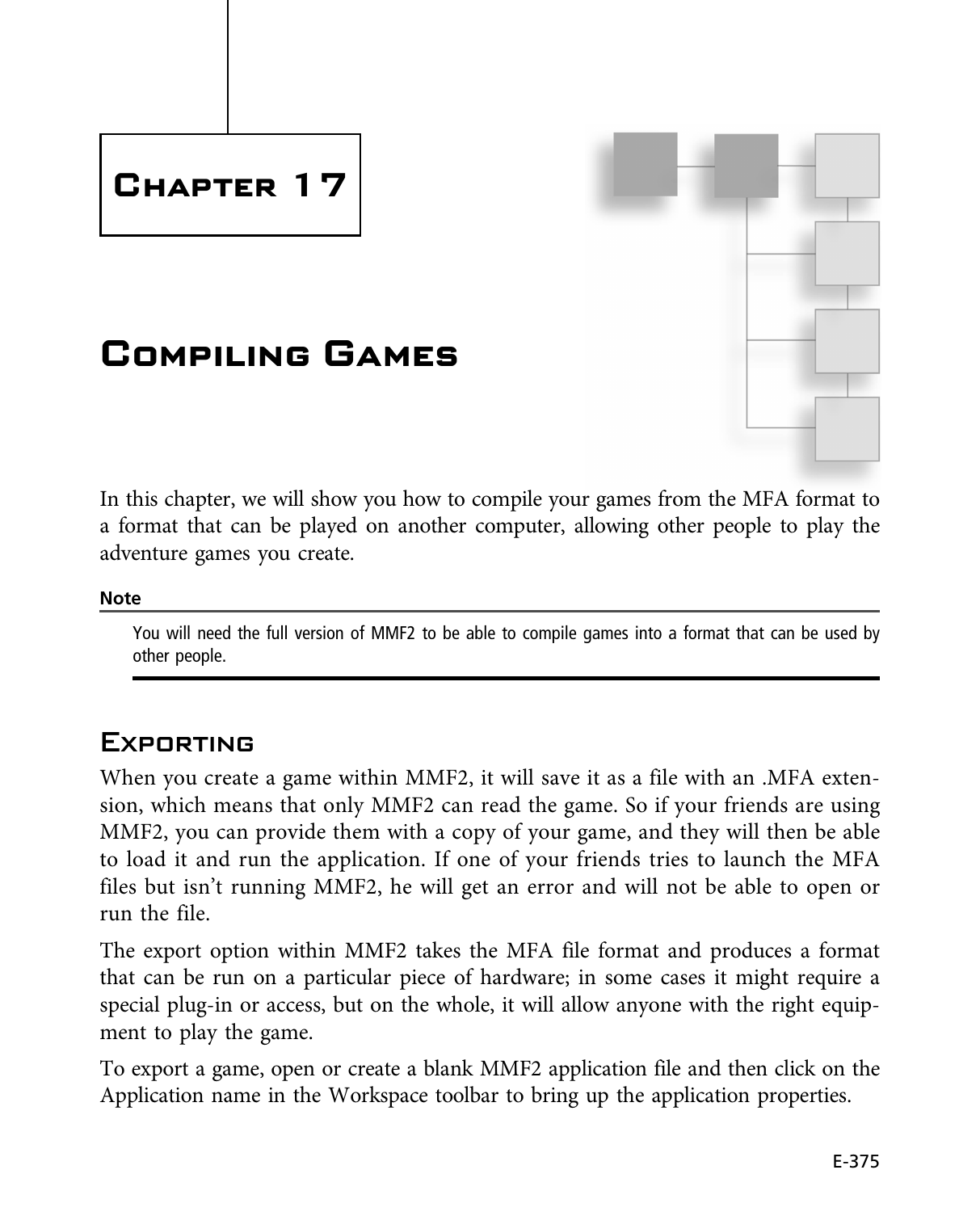### E-376 Chapter 17  $\blacksquare$  Compiling Games

| Settings                      | <u> 1999 - Johann Stoff, Amerikaansk ferstjer op de foarmen it ferstjer op de foarmen it ferstjer op de foarmen i</u> |   |
|-------------------------------|-----------------------------------------------------------------------------------------------------------------------|---|
| Graphics                      |                                                                                                                       |   |
| Graphic mode                  | 16 million colors                                                                                                     |   |
| <b>Build</b>                  |                                                                                                                       |   |
|                               | Build Type Stand-alone Application                                                                                    |   |
| <b>Build Filename</b>         |                                                                                                                       |   |
| Image Filters                 | Edit                                                                                                                  |   |
| Sound Filters                 | Edit                                                                                                                  |   |
| Install Settings              | Edit                                                                                                                  |   |
| <b>Build Options</b>          |                                                                                                                       | Ξ |
| Compression Lev Normal        |                                                                                                                       |   |
| Compress Sounds               |                                                                                                                       |   |
| $\top$ Include external files |                                                                                                                       |   |
|                               | V Compress the runtime                                                                                                |   |
| Windows Vista                 |                                                                                                                       |   |
| Execution Level   As invoker  |                                                                                                                       |   |
| Run options<br>Command line   |                                                                                                                       |   |
|                               | V Enable debugger keyboard shortcuts                                                                                  |   |
| <b>▽</b> Show Debugger        |                                                                                                                       |   |
|                               |                                                                                                                       |   |
| <b>No Item Selected</b>       |                                                                                                                       |   |
|                               | Select an item to see its description                                                                                 |   |
|                               |                                                                                                                       |   |

You can see the Settings tab properties window in Figure 17.1.

The default build type is Stand-alone Application, which will create a Windows executable. This format is compatible on any modern computer that runs Windows XP and Windows 7. The properties available in this tab and some of the others will depend on the build type that is selected; some features may be grayed out, which means they are not available for the currently selected platform.

It is really easy to export to a particular format. Here is an example of building a Windows executable file:

- 1. Select the build type from the drop-down box and then select File | Build Application from the File menu.
- 2. A dialog box appears in most cases asking where to save the exported file as shown in Figure 17.2.
- 3. After you type a filename and click on Save, MMF2 then begins to generate the required files for the selected build type.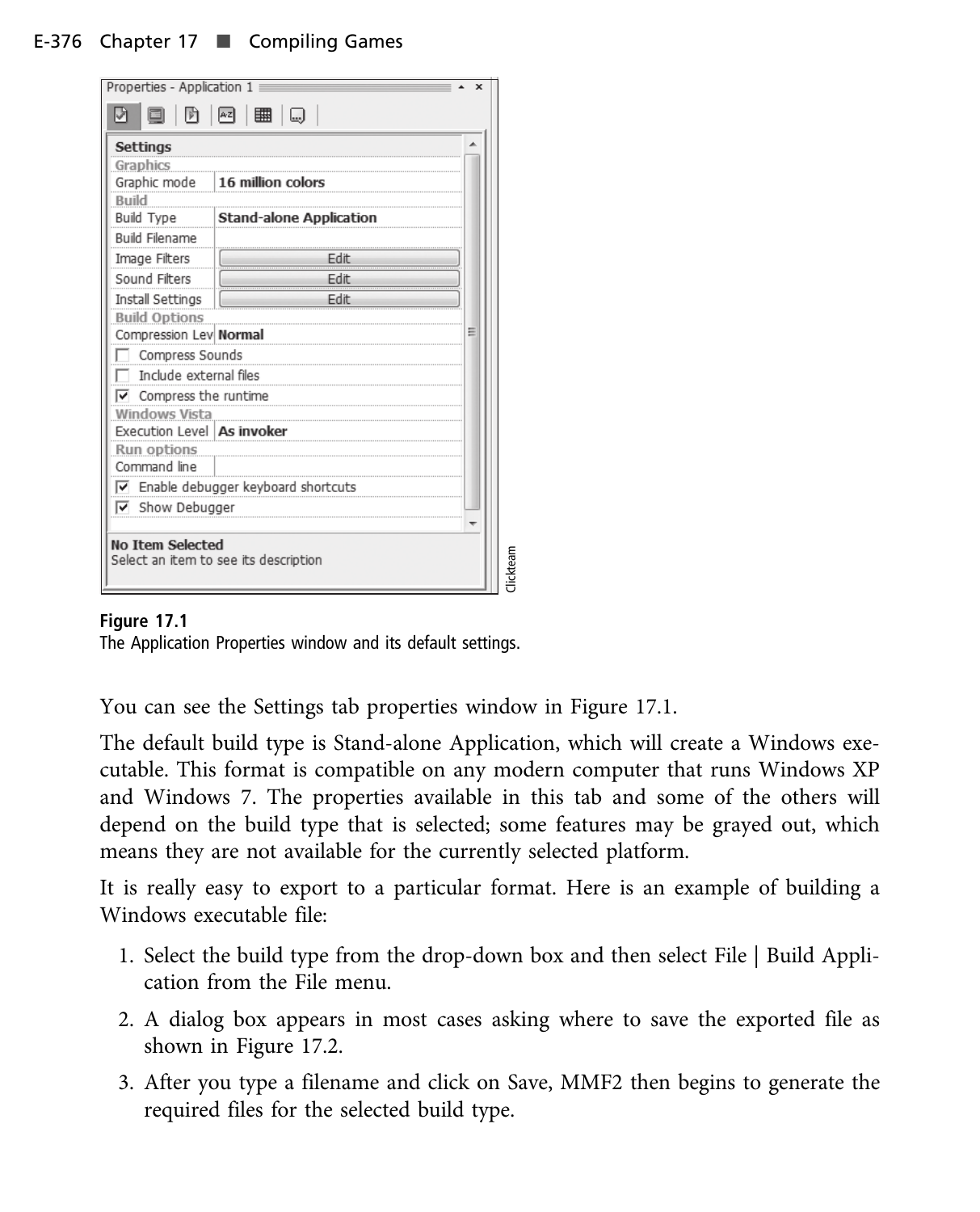

**Figure 17.2** The dialog box to export to a particular format.



Figure 17.3<br>
The final exported file.

4. The file should then appear in the location that you selected. In this example, I typed "test" as the filename, and the icon/file appeared as shown in Figure 17.3.

Running the demo or full version of MMF2 will determine which options you have available in the build type. If you are running the demo version, you will not be able to export to any build type; if you have the full version, the list of available options will depend on which additional export plug-in you purchased.

Here is a list of available export options:

- **Stand-alone Application:** This will create a Windows executable that can be run on any Windows PC running Windows XP and later.
- **Screen Saver:** If you leave your PC logged in for a while but do not press any key on the keyboard or move the mouse, a screen saver may appear. A screen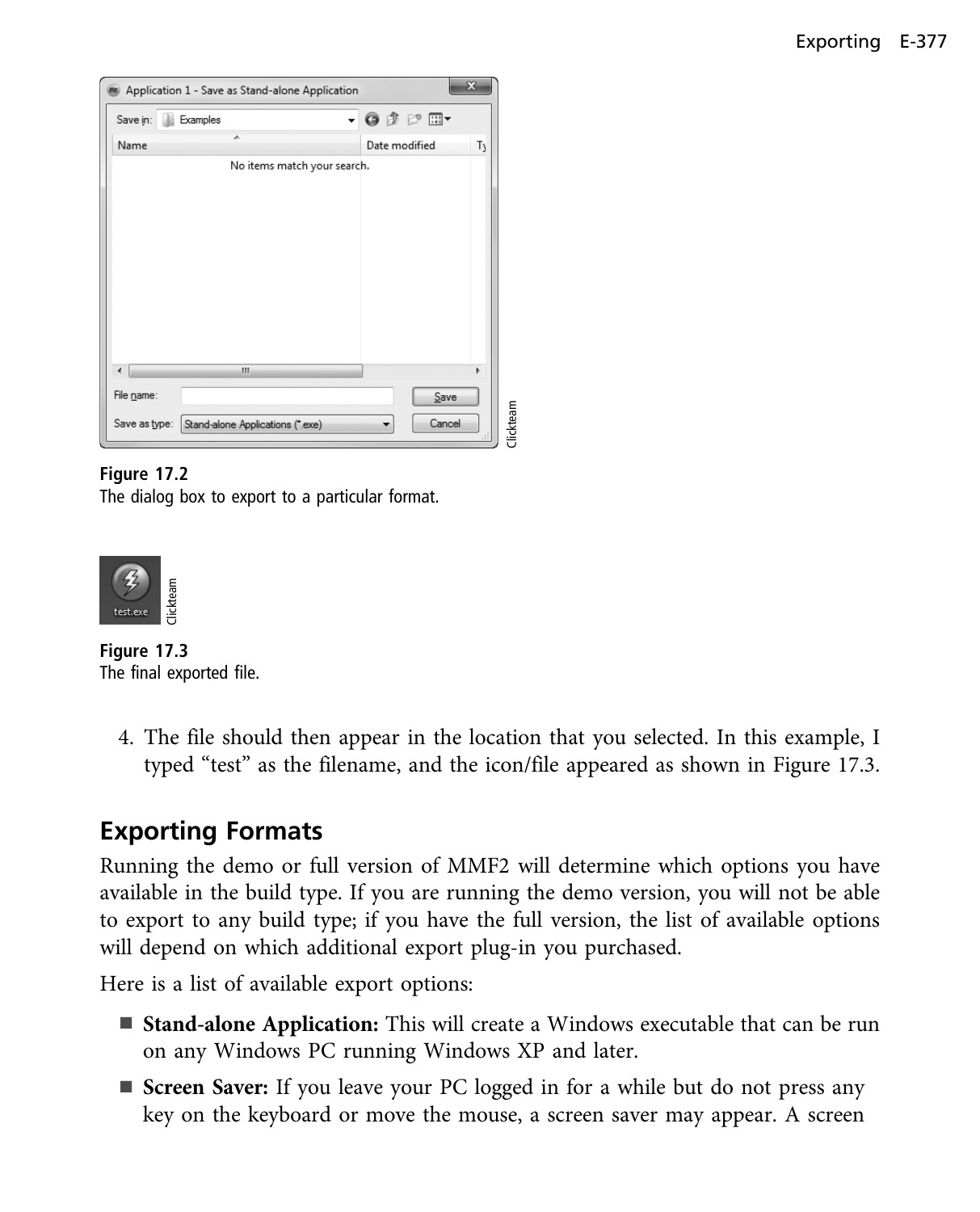saver was invented many years ago to help prevent monitor burn-in, which could occur if an image was left on-screen for a long time and then burned into the monitor, causing irreversible damage to its visual quality. As the quality of monitors has improved over the last 10 to 15 years, this problem has become a non-issue in most cases, but screen savers still generally exist. The screen saver format in MMF2 works for Windows operating systems only.

- **Internet Application:** If you want to allow other people to play your games over the Internet, one way is to use the Internet Application export, which creates a special file that you can load into a web page. You will need a domain name and website where you can upload the file and HTML page. The Internet Application uses Clickteam's own web plug-in called Vitalize; unfortunately, users will need to download the Vitalize plug-in before they can play the game.
- **Stand-alone Java Internet Applet:** Java is a format that has been used for a number of years and is able to be run on multiple operating systems, such as Windows, Linux, and Macintosh. The Java Applet is a web plug-in that can play within a web page, so as long as you have a domain and website to upload the file, many different people with different hardware will be able to play your games. The player accessing your game will need the Java plug-in installed on his computer before he can play, but Java is quite common and is already installed on many computers.
- **Stand-alone Java Web Start:** The Web start version of Java allows you to put your game into an installer and enable the user to download it from the Internet and run it with a single click. Again, he will need Java installed to run this on his computer.
- **SWF Flash Export:** One of the most common formats for creating rich and exciting games within a web browser is the Adobe Flash format (also known as SWF). Anyone who plays your game in this format will need to install the Flash plug-in, but this format is compatible with both Windows and Macintosh, and many computers will have it already installed.
- XNA and Windows Mobile: A very exciting plug-in for MMF2 is the XNA format, which allows you to export your creations to the Xbox indie marketplace or Windows mobile formats. To export to the Xbox and Windows mobile formats, you will need the XNA exporter and need to purchase a yearly subscription to the XNA developer account. More information can be found on the Clickteam.com website.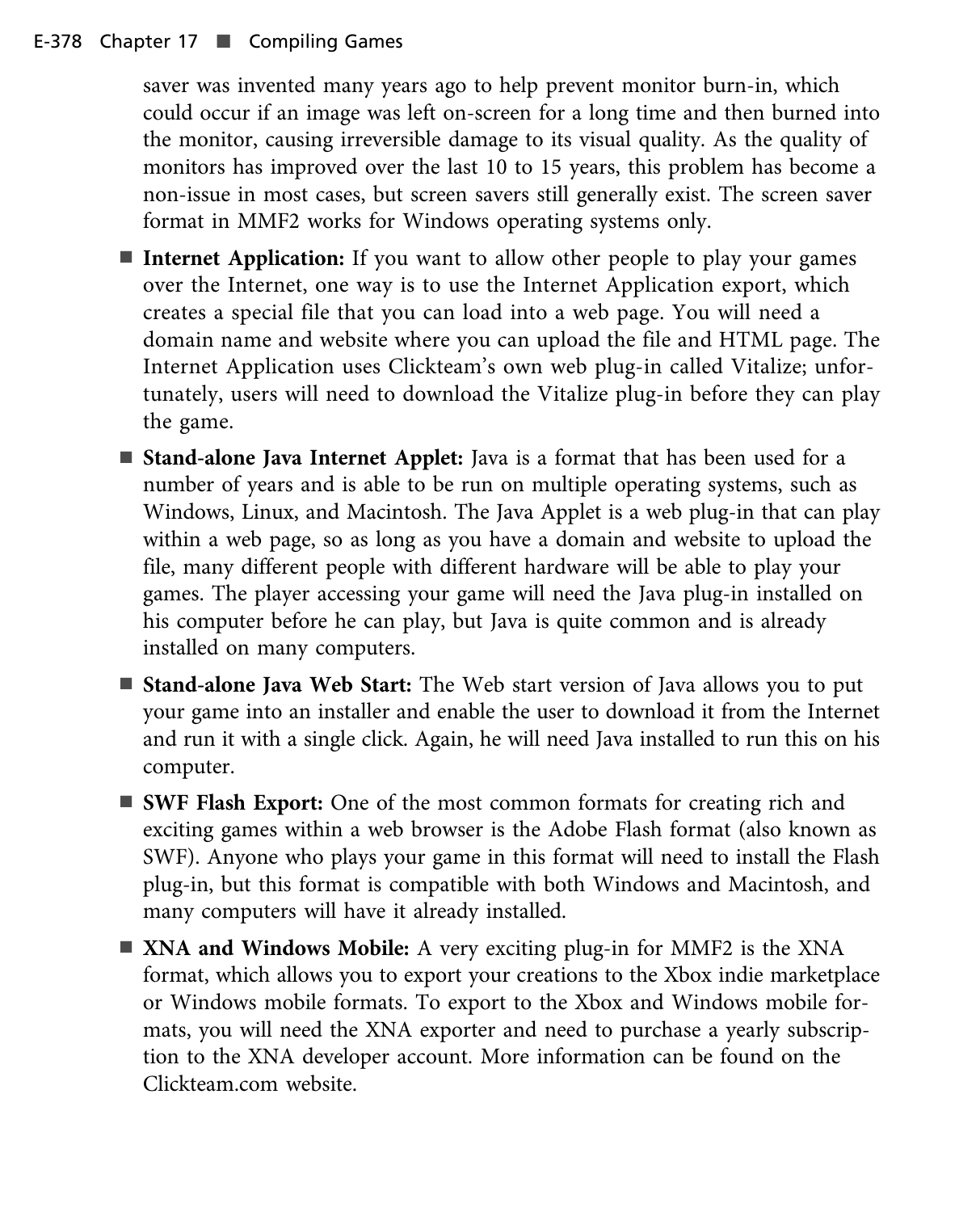■ **iOS:** The iOS platform covers the Apple iPhone, iPad, and iPod devices and has been extremely popular over the last few years, and there is a growing number of adventure games for these products now being released. To use this exporter, you will need the iOS exporter, an Apple Mac computer with the latest Apple OS, and an Apple developer account. More information can be found on the Clickteam.com website. Even though you may not have all of these options available to you when using a particular version, it is good to know what you can export your games to if you want to. You may need to tailor the game mechanics or design of your game to accommodate the different playing styles of each platform, such as using a mouse for Windows computers and using touch for iPhone or iPad. Always try to remember the differences between the platforms if you intend to release a game on more than one platform.

### **Note Note**

Java is not a particularly fast format, and other formats such as SWF and Vitalize will generally run faster. The key benefit is obviously the ability to play on multiple formats, so you will need to decide which is more important for your games—accessibility of platforms or performance. Of course, you can export to multiple formats and let your users decide which they prefer.

## **Note**

When making a game for use on multiple platforms, you have to be aware of the different range of memory and performance requirements of each platform. For example, making a game for a PC will benefit from better memory and graphics capability than a mobile device, but you will also need to consider that, even on the same platform, there may be a range of technical specifications. For example, the PC platform can be sometimes considered a difficult platform to develop games for because you have to consider the different types of PC hardware and operating systems that can run on it. This is why PC game makers create minimum hardware specifications, so they can at least create a reasonable range of specifications to test on and ensure that the game works well on those machines.

One of the main drawbacks of these different exporters is that not all objects are supported by every plug-in. For example, some Windows-based objects, such as pop-up menus, will not work on the iPhone.

When you select a build type, the number of objects you can select using the Insert Object option changes, so a Windows game generally allows the most types of objects that you can use, while mobile devices or SWF allow for less objects. You can see an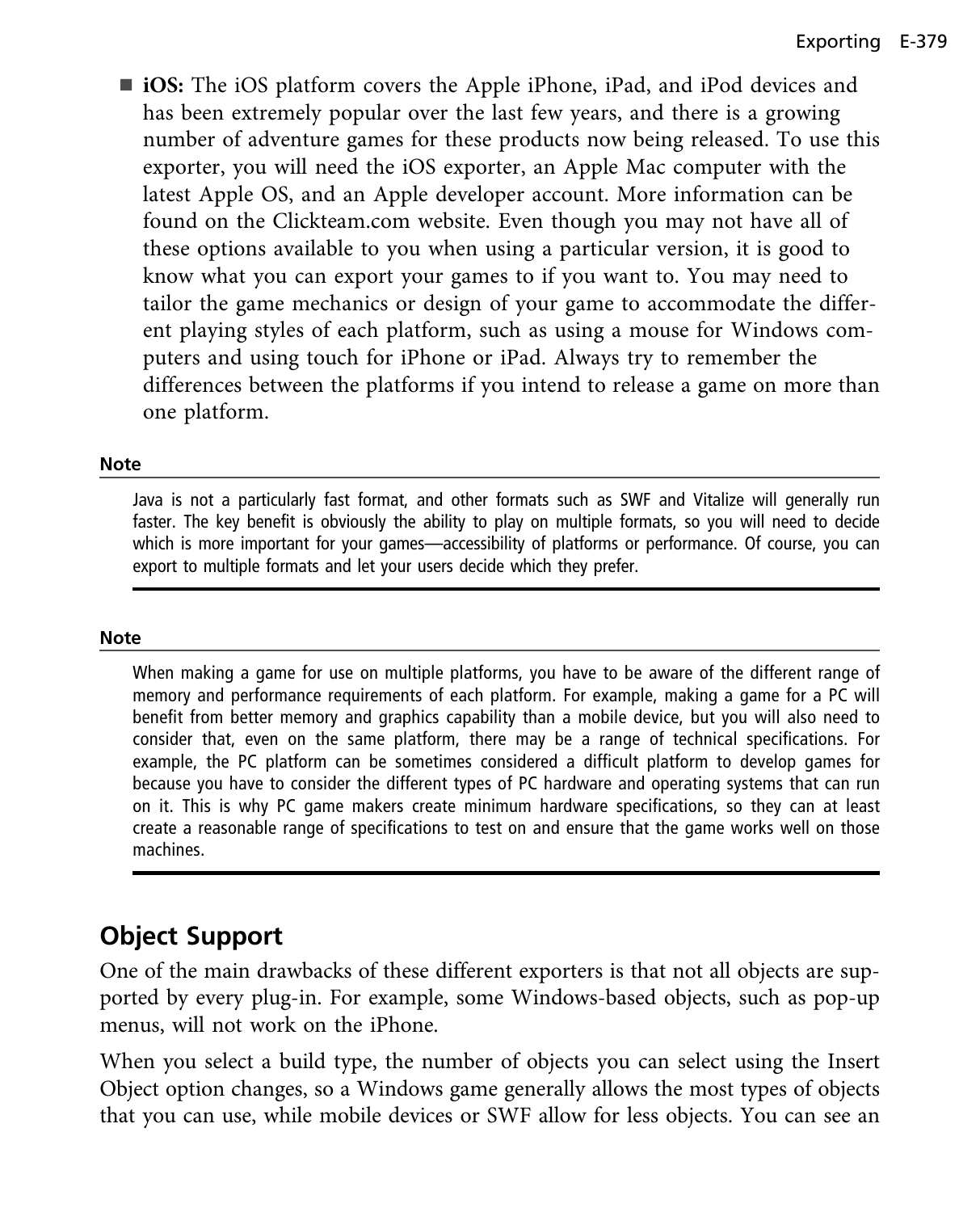| Create new object                                             |                                                                                                                         |                                     |                                                    |                                     |                                               |                                          |                                     |                                                                                                                                                                                                                                                                                                                                                                                     |                                             |                                  |   | 2 <br>$\mathbf{X}$          |
|---------------------------------------------------------------|-------------------------------------------------------------------------------------------------------------------------|-------------------------------------|----------------------------------------------------|-------------------------------------|-----------------------------------------------|------------------------------------------|-------------------------------------|-------------------------------------------------------------------------------------------------------------------------------------------------------------------------------------------------------------------------------------------------------------------------------------------------------------------------------------------------------------------------------------|---------------------------------------------|----------------------------------|---|-----------------------------|
| All Objects<br>Audio<br>Background<br>Control                 | 凫<br>Active                                                                                                             | Active<br>Backdrop                  | €3<br>Active Direct<br>Show                        |                                     | $\sim$<br>Active Picture Active System<br>Box | аĸ<br>ActiveX                            | 概<br>群<br>Advanced<br>Directio      | Advanced<br>Game Board                                                                                                                                                                                                                                                                                                                                                              | Âť<br>Advanced<br>Path Mo                   | alpha<br>Alpha Channel<br>object |   | <b>OK</b><br>Cancel<br>Help |
| Data<br>Database<br>Files<br>Games<br>Graphics And Animations | œ<br>Analog<br>Joystick                                                                                                 | Animated<br>Picture                 | 98<br>Animation                                    | illing<br>1<br>Array                | AVI<br>AVI                                    | $\overline{\mathcal{P}}$<br>Backdrop     | m.<br>Background<br>System Box      | Binary object                                                                                                                                                                                                                                                                                                                                                                       | 9<br><b>Blowfish</b><br>Object              | ⊙ ☑<br>$\sqrt{a}$<br>Button      |   | From File(s)<br>Refresh     |
| Interface<br>Internet<br>Network<br>Other Objects             | 1<br>Calendar<br>Object                                                                                                 | CD-Audio                            | $\rightarrow$<br>Click Blocker                     | 金<br>Clickteam<br>Moveme            | Color Selector                                | Combo Box                                | D.<br>e<br>Common<br>Dialog object  | 12a<br>Counter                                                                                                                                                                                                                                                                                                                                                                      | R.<br>Cursor                                | Date & Time                      | Ξ | $\Box$ List                 |
| Printer<br>Storage<br>Text<br>Time<br>Video                   | Dictionary<br>Object                                                                                                    | Direct Show                         | Download<br>object                                 | Draw object                         | 8<br>Dynamic Array                            | 10355<br>:m<br>Easy Grid<br>object       | $\overline{\mathbf{A}}$<br>Edit Box | File                                                                                                                                                                                                                                                                                                                                                                                | $\mathbf{e}$<br>Formatted Text              | E<br>Ftp                         |   |                             |
|                                                               | $\begin{array}{ c c } \hline 0 & 1334 \\ \hline 0 & 1334 \\ \bullet & \bullet & \bullet \end{array}$<br><b>Hi-Score</b> | $rac{1}{\sigma}$<br>IconList Object | icon view<br>200<br>IconView<br>object             | A<br>Image<br>Manipulator           | $\leftrightarrow$<br>↳↘<br>InAndOut<br>Moveme | $\overline{N}$<br>Ini                    | nt64<br>Int64 object                | Inventory                                                                                                                                                                                                                                                                                                                                                                           | ISO<br>۲<br><b>Isometric Grid</b><br>object | Layer object                     |   |                             |
|                                                               | Lens                                                                                                                    | f<br>List                           | ۰<br>Lives                                         | $\blacksquare$<br>Lua object        | 嘯<br>MagicDeque                               | MCI<br>MCI                               | ĦИ<br>Mixer                         | o<br>ModFX3:<br>ModFusion eX                                                                                                                                                                                                                                                                                                                                                        | MooClick                                    | MooGame                          |   |                             |
|                                                               | MooSock                                                                                                                 | 藝<br>Move Safely 2<br>Object        | dr<br>Movelt                                       | MPG<br><b>MPEG</b>                  | $\cdot$<br><b>PATT</b><br>MT Random<br>object | $\sqrt{2}$<br>Named<br>variable object   | 恨<br>Network.                       | $\begin{picture}(20,5) \put(0,0) {\line(0,1){10}} \put(15,0) {\line(0,1){10}} \put(15,0) {\line(0,1){10}} \put(15,0) {\line(0,1){10}} \put(15,0) {\line(0,1){10}} \put(15,0) {\line(0,1){10}} \put(15,0) {\line(0,1){10}} \put(15,0) {\line(0,1){10}} \put(15,0) {\line(0,1){10}} \put(15,0) {\line(0,1){10}} \put(15,0) {\line(0,1){10}} \put(15,0) {\line(0,$<br>Numeric<br>Up-Do | <u> 대</u><br>Object Mover                   | र ।<br><b>DDBC</b>               |   |                             |
|                                                               | Particle Spray<br>Animated object.                                                                                      | $\overline{\phantom{a}}$<br>Picture | $\mathbb{G}$<br>あいる<br>Platform<br><b>Machines</b> | $\frac{200\%}{500\%}$<br>Popup Menu | Print                                         | <b>THEFT</b><br>Progress Bar<br>Julia ak | $\mathbb{Q}$<br>Question &          | 43 43<br>$-1$<br>Quick<br>Double dealer                                                                                                                                                                                                                                                                                                                                             | $\odot$<br>QuickTime                        | ßŀ<br>Quiz object                |   |                             |
|                                                               |                                                                                                                         |                                     |                                                    |                                     |                                               |                                          |                                     |                                                                                                                                                                                                                                                                                                                                                                                     |                                             |                                  |   |                             |



example of the differences between the Windows build and Java build types in Figures 17.4 and 17.5.

It is really important that you make a note of the platforms that you intend to develop for before you begin writing any code, and make a note of the objects that you might need to work with and confirm that they are available on the exporters you intend to use.

In some cases, you can use alternative objects, which may require you to rework your code when moving onto another platform, so it is best to confirm what is available to you first and assess how much work will be involved in using another object.

## **Note**

Be careful when using an alternative object to replace one from a particular platform, because some objects may not have all of the features of the object they are replacing. If they don't, then you won't be able to replicate the code you have already written.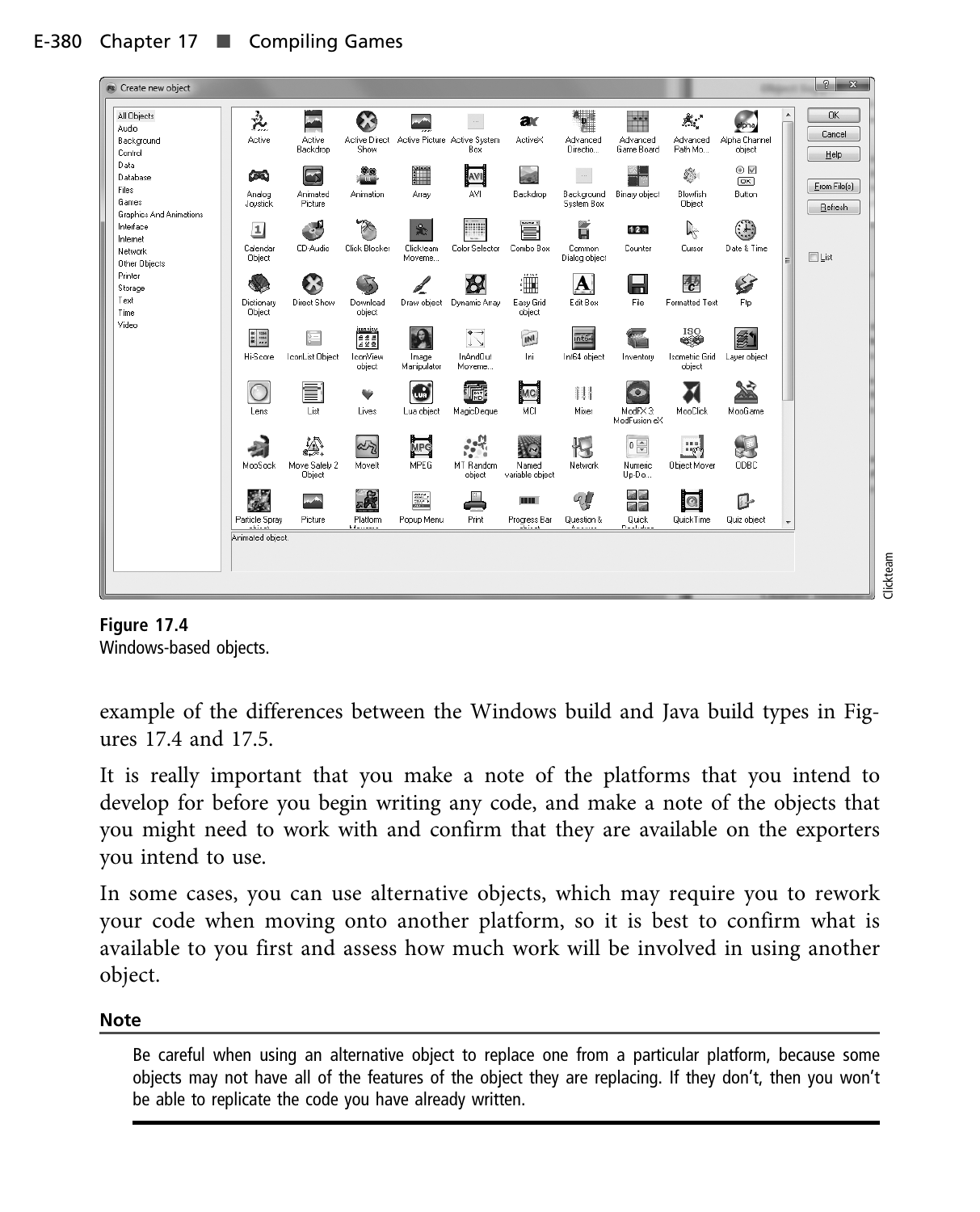| Create new object                                             |                                 |                                                  |                                                  |                            |                                                                                                                        |                                                    |                                              |                                        |                                 |               | ? X                     |
|---------------------------------------------------------------|---------------------------------|--------------------------------------------------|--------------------------------------------------|----------------------------|------------------------------------------------------------------------------------------------------------------------|----------------------------------------------------|----------------------------------------------|----------------------------------------|---------------------------------|---------------|-------------------------|
| All Objects<br>Audio<br>Background<br>Control                 | 哀<br>Active                     | Active<br>Backdrop                               | بغريد<br>Active Picture Active System            | Box                        | 相關<br>▓<br>Advanced<br>Directio                                                                                        | $\overline{\phantom{a}}$<br>Advanced<br>Game Board | Å.,<br>Advanced<br>Path Mo                   | <u>98</u><br><b>Animation</b>          | and a series<br>Array           | AVI<br>AVI    | OK.<br>Cancel<br>Help   |
| Data<br>Database<br>Files<br>Games<br>Graphics And Animations | 20<br>Backdrop                  | $\ddot{\phantom{a}}$<br>Background<br>System Box | $\odot$ $\nabla$<br>$\sqrt{2K}$<br><b>Button</b> | Ś.<br>Clickteam<br>Moveme  | Ë<br>Combo Box                                                                                                         | 123<br>Counter                                     | D.<br>Cursor                                 | Date & Time                            | Download<br>object              | Draw object   | From File(s)<br>Refresh |
| Interface<br>Internet<br>Network<br>Other Objects             | ${\bf A}^{\dagger}$<br>Edit Box | m<br>File                                        | $\mathcal{L}^b$<br>Formatted Text                | <b>SEP</b><br>Ftp          | $\begin{array}{ l l }\hline 00 & 1234 \\ \hline 10 & 1234 \\ \hline 00 & 224 \\ \hline \end{array}$<br><b>Hi-Score</b> | $\rightarrow$<br>$\sqrt{ }$<br>InAndOut<br>Moveme  | $\overline{\mathsf{IN}^{\mathsf{I}}}$<br>Ini | Layer object                           | E<br>List                       | v<br>Lives    | $\Box$ List             |
| Printer<br>Storage<br>Text<br>Time<br>Video                   | 匾<br>MagicDeque                 | MooClick                                         | MooGame                                          | MooSock                    | 藝<br>Move Safely 2<br>Object                                                                                           | an<br>Movelt                                       | 3월<br>S.<br>MT Random<br>object              | Named<br>variable object               | 0.000<br>in Kuj<br>Object Mover | u.<br>Picture |                         |
|                                                               | 风い<br>Platform<br>Moveme        | 譯<br>Popup Menu                                  | Print                                            | 44<br>Question &<br>Answer | فعالمه<br>刷刷<br>Quick<br>Backdrop                                                                                      | Rich<br>Edit<br>Rich Edit<br>Object                | $12^{3}$<br>Score                            | <b>TØT</b><br>Screen<br>Capture object | abc<br>Static Text              | abc<br>String |                         |
|                                                               | String Parser                   | í,<br>Sub-Applica                                | TB<br>Text Blitter                               | ٠<br>ā<br>Tree Control     | $\overline{1} \times$<br>Window<br>Control                                                                             |                                                    |                                              |                                        |                                 |               |                         |
|                                                               |                                 |                                                  |                                                  |                            |                                                                                                                        |                                                    |                                              |                                        |                                 |               |                         |
|                                                               | Animated object.                |                                                  |                                                  |                            |                                                                                                                        |                                                    |                                              |                                        |                                 |               |                         |
|                                                               |                                 |                                                  |                                                  |                            |                                                                                                                        |                                                    |                                              |                                        |                                 |               |                         |



If you create a game in one format and then decide to export it to another format, you may receive a build error as shown in Figure 17.6. This message lets you know



**Figure 17.6** The Export Error dialog box.